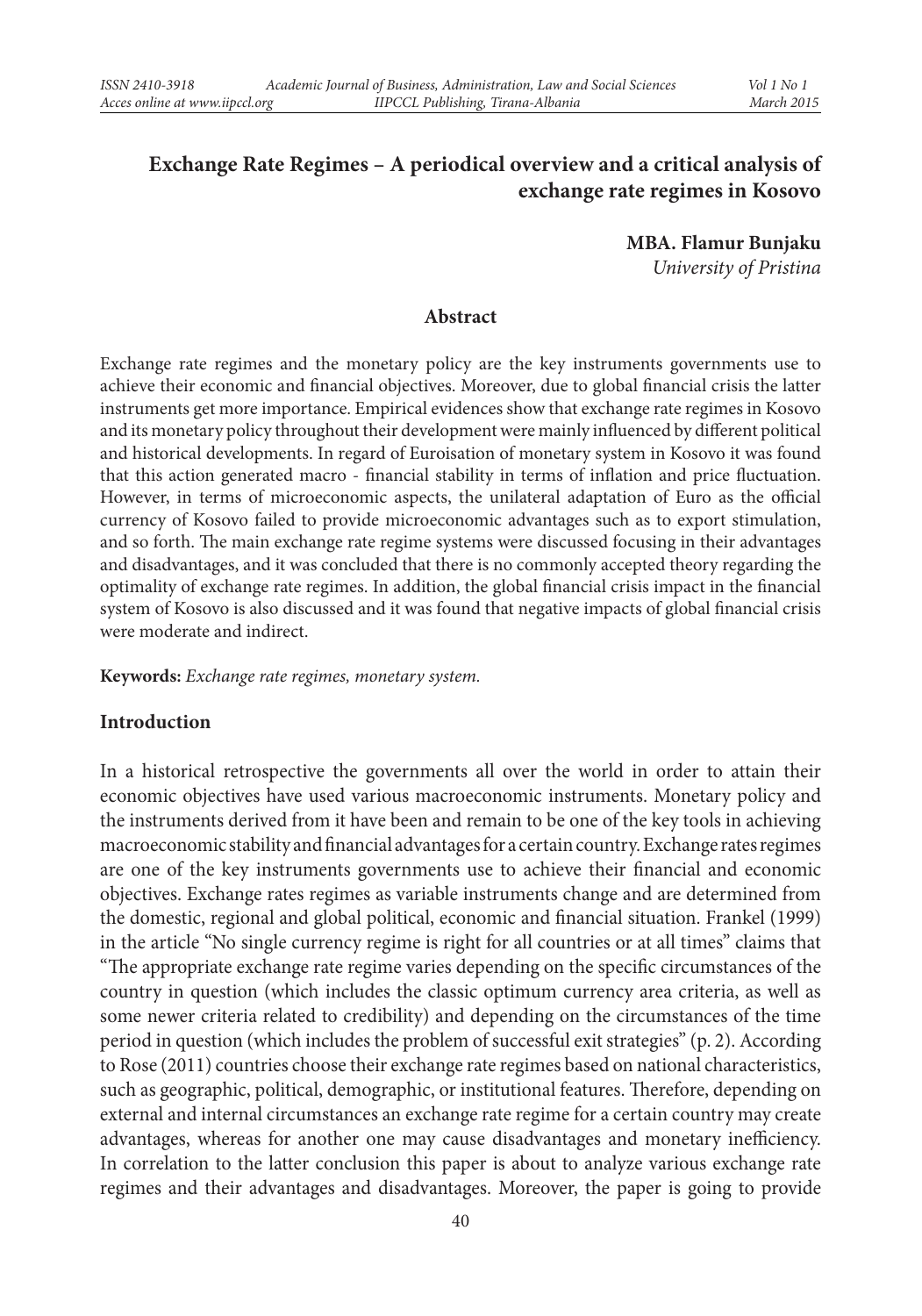a critical analysis of the historical development of the exchange rates regimes in Kosovo, accompanied by international financial crises impact in the economy of Kosovo.

The rest of this paper is organized as follows. The next section of the paper provides some literature review about the determinants of exchange rate regime in developing countries, whereas in second part of literature review the main exchange rate systems will be discussed, focusing in their advantages and disadvantages. In the third section of the paper a periodical overview of the practical experiences of exchange change regimes in Kosovo in last three decades is provided. The fourth section of the paper provides a critical analysis of global financial crisis impacts in financial market of Kosovo. Conclusions are drawn in the fourth section.

# **Literature review**

Recently many scholars have analyzed the issue of exchange rate regimes. Berdiev, Chang and Kim (2012) in their most recent article "The political economy of exchange rate regimes" found that government ideology, politics, and globalization, are important factors determining the exchange rate regimes Furthermore, the latter authors claim that left wing governments are more likely to choose flexible regimes, whereas in right wing countries with pro globalization governments, the likelihood of imposing fixed regime is much higher. Guclu (2009) has also analyzed the factors determining exchange rate regimes in emerging markets economies, finding that economic development, inflation and political factors were the key determinants of exchange rate regimes. Markiewicz (2006) analyzing the exchange rate regimes in economies under transition, found that the size of economy and the geographical concentration of trade are significant determinants of exchange rate regimes.

#### **Literature review on exchange rate regimes**

In order to achieve their economic objectives governments impose various exchange rate regimes. Jeff Madura approaches to the exchange rate systems depending to the level controlled by government and classifies them as follows:

- 1. Fixed exchange rate regime
- 2. Freely floating exchange rate regime
- 3. Managed floating exchange rate regime
- 4. Pegged exchange rate regime

# **Fixed exchange rate regime**

Fixed exchange rate regime is a system under which the exchange rate currency is kept fixed by the government, however, formally allowed to fluctuate within narrow boundaries. According to Krause (1971) in an environment with ideal political and economic institutions a fixed exchange rate system could work admirably. As we move from the ideal conditions to an environment with less credible institutions the adaptation of flexible rates is more preferable. However, the same author claims that there might be some conjured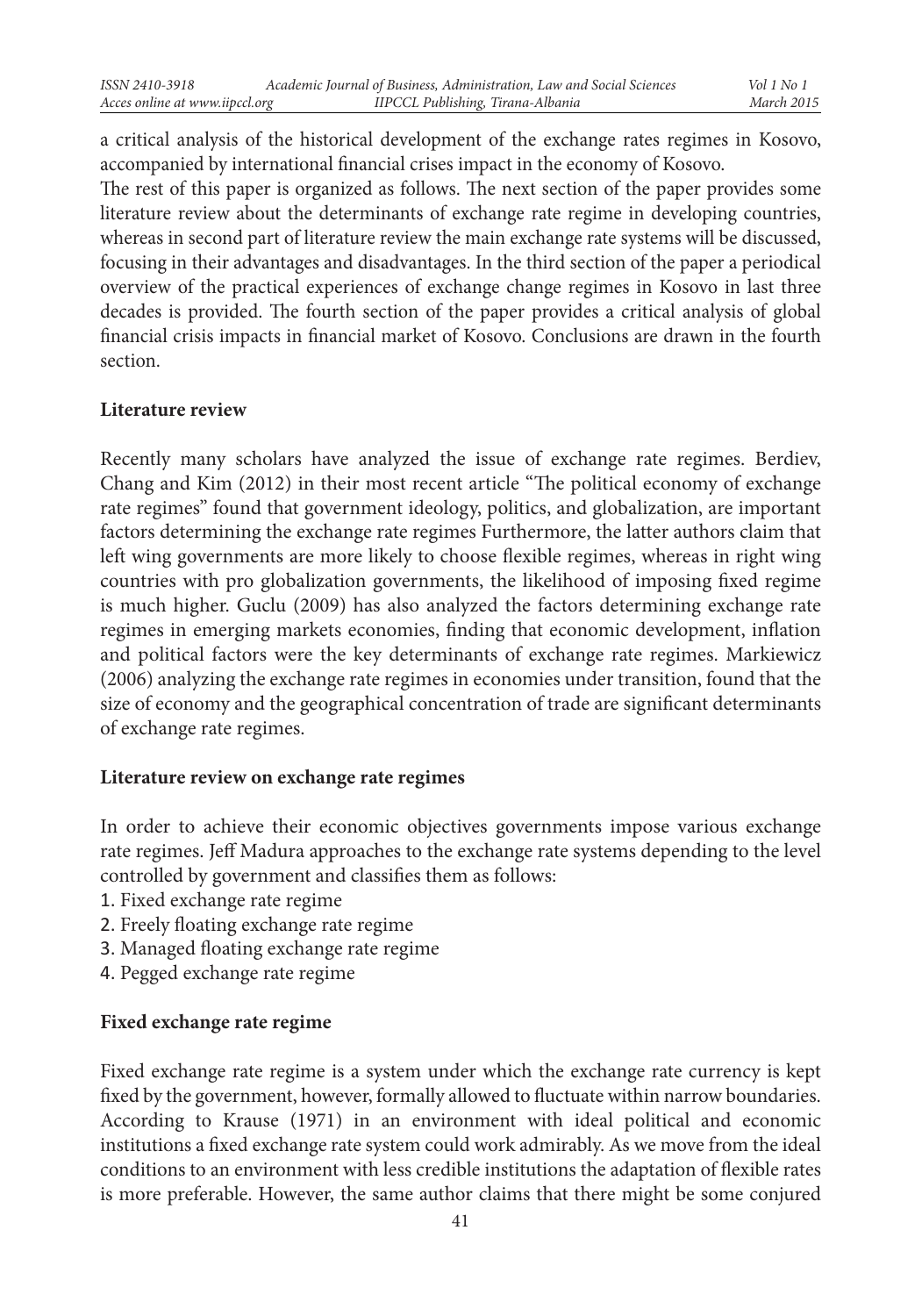circumstances where neither of these systems will work effectively. Blomberg, Frieden and Stein (2005) relate the issue of fixed exchange rate regimes to the economic and political factors as the key determinants to the likelihood that a government will impose fixed exchange rate. The mentioned authors suggest that if manufacturing and tradable sector are developed and important, because of the pressure of business community, it is less likely that government will impose fixed exchange rate system. In correlation to the latter findings, according to Von Hagen and Zhou (2005) countries situated at the geographical areas where foreign trade is concentrated are more likely to adopt fixed regimes. Fixed exchange rate regime depends also from the external financial environment. As suggested by Ma (2009) if the external environment is less stable than the internal one, because of the monetary shock effects from the foreign countries, fixed exchange rate system would not be the optimal one. Moreover, according to Broda (2004) fixed regimes have a disadvantage in their ability to absorb real shocks of the economy compare to flexible ones.

#### **Freely floating exchange rate regime**

In a freely floating regime the exchange rate of a currency is determined purely by market forces. As suggested by Aliber (1975) the advantage of floating system as a flexible exchange rate system is that the government is not committed to a particular parity, as under a pegged rate system. Moreover, the same author claims that with floating rates governments can pursue an independent monetary policy since central bank may control the nominal and real economic variables. King (1977) suggests that a significant advantage of the floating rates is that international trade remains unaffected by international inflation, that's because the trade financial transactions are based on real rather than in nominal factors. Therefore, under this system a country is able to absorb the shocks of foreign exchange market, because floating exchange rate system has the ability of automatic adjustment. In this regard Broda (2004) suggests that the advantage of flexible regimes over fixed ones in their ability to absorb the problems in economy against real shocks. However, some recent research, such as Abbott and De Vita (2011) regarding inflation and exchange rates regime in industrialized and developing countries indicate that costs of inflation under floating exchange rate are higher rather compare to fixed or intermediate rates. Moreover, Sjaastad (2008) claims that floating exchange rate after the collapse of Bretton-Woods has been the major source of price instability of the gold market. Since gold market was dominated by US dollar, any change in the value of dollar, such as its devaluation or appreciation would have significant effects on the price of gold in other countries, thereby, destabilizing the prices and market of the latter countries.

# **Managed floating exchange rate regime**

Managed floating is a specific - pragmatic exchange rate regime under which the exchange rate of the currency is allowed to move freely, but only in daily basis. Therefore, this exchange rate system could be classified as something between fixed and floating exchange rate system. We consider it pragmatic since it uses the benefits of floating-flexible exchange rate system, responding to the international exchange rate fluctuations by automatic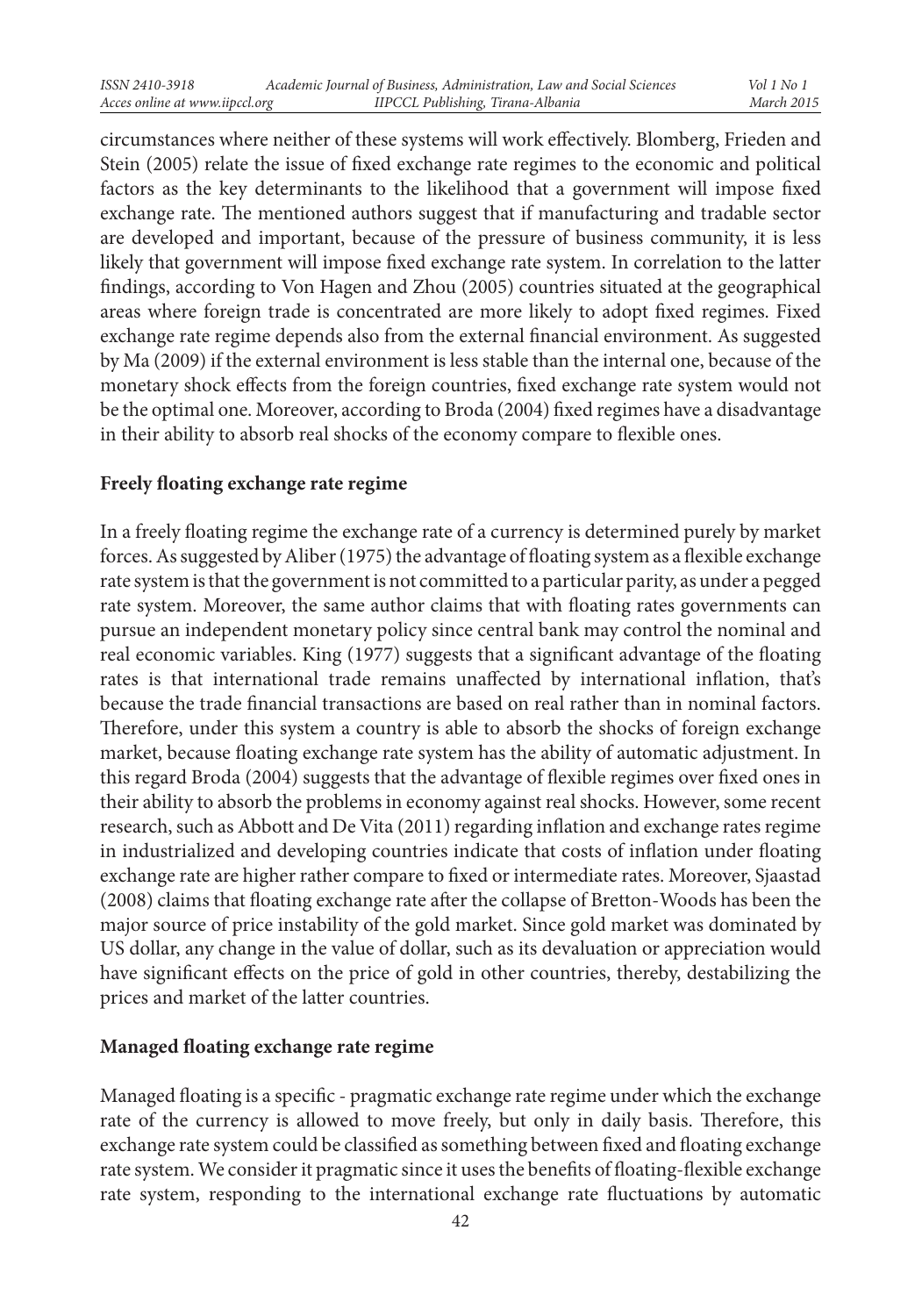adjustment and on the same time if the international exchange rate patterns do not move to the wanted direction, government steps in, in order to fix the rate for a certain period of time. Akiba, Iida and Kitamura (2009) in their article "The optimal exchange rate regime for a small country" claim that from the year 1980 many countries have officially adopted floating exchange rate system, moving from peg. However, the same authors analyzing this trend found that the transition from peg to floating was a "de jure" move, since most of the countries "de facto" established a managed floating exchange rate system. They did that in order to intervene in the foreign exchange rate market. The same authors have conducted a study regarding the exchange rate regimes, such as floating, managed floating and pegged in a relation to welfare of a small country. In their research they found that floating exchange rate system is the best system for a small country. However, they also claim that if the level of government intervention to exchange rate market is high, than the best and "de facto" exchange rate system remains managed floating.

#### **Pegged exchange rate regime**

Pegged exchange rate regime emerged after the Bretton Woods agreement, where most of the countries pegged their currencies to the gold and later one to US dollar.

Under this exchange rate system governments peg their currencies to a strong convertible currency such as US dollar, Euro, or to some other currency, moving in a line with the fluctuations of the respective currency. According to Aizenman and Glick (2008) the main advantage of the pegged exchange rate as a monetary instrument was considered to be its ability to achieve inflation stability. However, the same authors argue about the pegged exchange rate system overall effectiveness, claiming that in an exit option from peg to another exchange rate system the adverse negative outcomes would be much higher, which would result to a much higher welfare loss to the economy. Esaka (2010) in a study about pegged exchange rate regimes of 84 countries in a time period of 1980 – 2001 found that pegged regimes decrease the chances of currency crises compare to floating ones. Moreover, what is interesting, it was found that the liberalization of capital movement under pegged regimes reduces the chance of currency crises compare with other exchange rate regimes. However, Hall (2009) argues that the growth and liberalization of capital movement has brought to increase of the cost of pegged regime maintenance, thereby, forced some developing countries to find alternative regimes. In this regard, Eichengreen and Garcia (2006) suggest that pegged exchange rate is more suitable for countries applying restrictions on capital mobility.

#### **Exchange Rate Regimes in Kosovo**

In terms of historical and political developments affecting the monetary system of Kosovo, it is considered that time period from 1980 – 2012 may provide significant insights about the development of exchange rate regimes. This time period is divided in three parts. a. The time period from 1980 to 1990 when former Yugoslavia was still a legal entity recognized worldwide, b. The time period from 1990 to 1999 when Republics of former Yugoslavia started partition, c. The time period from 1999 - 2012 when former Yugoslavia (Serbia)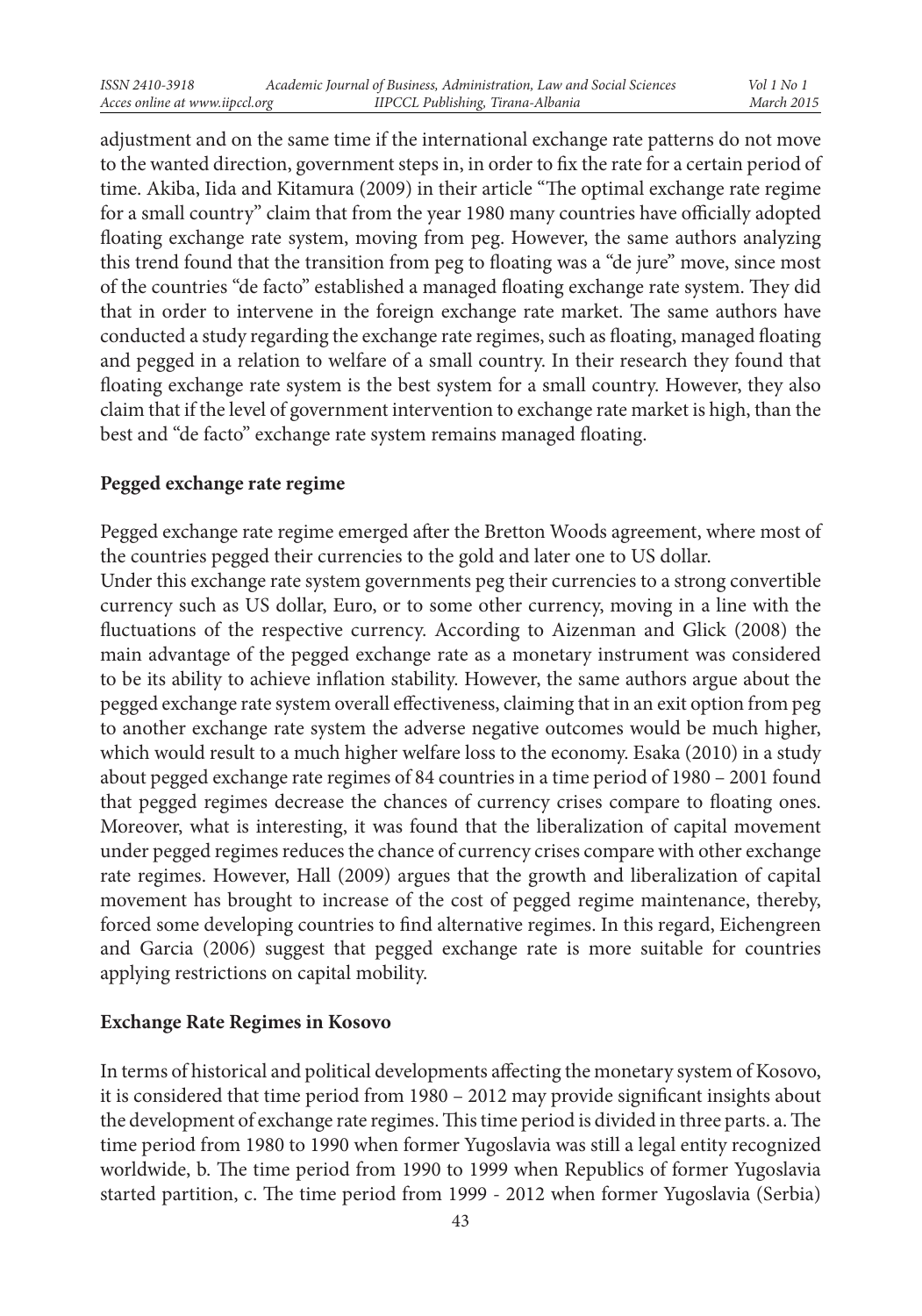lost control and United Nations took jurisdiction over Kosovo, which was followed by declaration of independence of Kosovo on February 2008?

a. Although Yugoslavia was considered as an economic power and leader of Nonaligned Movement, during the  $8<sup>th</sup>$  decade of the last century faced serious economic difficulties. Therefore, in the year 1990 as a part of austerity measures undertaken by famous economist and the Prime Minister of former Yugoslavia Ante Markovic, convertible dinar was introduced, switching exchange rate from managed float to fixed regimes. The goal of the austerity measure was to combat the inflation, which had reached a record rate of 2,600 percent by the end of 1989. The austerity measures lead by Markovic although seen by many economists and politicians with skepticism, resulted in stabilizing the economy during the year 1990. However, political tensions amongst the federal entities of former Yugoslavia resulted in military conflict, hence, reforms of Ante Markovic although seen promising couldn't be implemented in a long term.

b. The time period from 1990 to 1999 is characterized with huge economic and political problems, which resulted with war in Republic of Croatia, Bosnia and Kosovo. Since federal government main interest was financing the military campaign, the exchange rate was switched from fixed imposed by Ante Markovic to floating. This time period was characterized with highest inflation in the history of former Yugoslavia. Moreover, the federal financial institutions lost their financial credibility and moral integrity. As suggested by Krause (1971) as we move from the ideal conditions to an environment with less credible institutions the adaptation of flexible rates is more preferable. Although, the dinar was official currency in circulation in Kosovo, during that time period German Mark was de facto the currency used to manage daily financial transactions.

c. In the year 1999 German Mark has been adopted as the official currency. As the Euro zone was established and the Euro was introduced as the official currency of the Euro zone countries, the Euro was adopted unilaterally by the provisional United Nations Mission authorities as the official currency of Kosovo. Euro remained an official currency even after the Independence Declaration of Kosovo on February 2008. Euroisation of monetary system in Kosovo played crucial role in combating inflation, which according to Central Bank of Kosovo at that time rached 40%. Moreover, according to Michel Svetchine, Euroisation in Kosovo contributed to reduction of cash in circulation, monetary stability, reduction of transaction cost, and also secured a macroeconomic stability. Turbedary (2006) expressing an optimism regarding future economic development of Kosovo due to Euroisation predicted a boost of the economy and significant increase of foreign direct investments inwards in Kosovo. However, according to data of Central Bank of Kosovo the foreign direct investments in Kosovo didn't show any significant increase after the adaptation of Euro as official currency of Kosovo. Moreover, the foreign direct investments inwards in Kosovo showed a tendency of decline.

# **International financial crisis effects in Kosovo and a critical analysis of monetary policy**

Since most of the financial institutions of Kosovo were not integrated in the global financial environment, the financial crisis did not have serious negative effects to its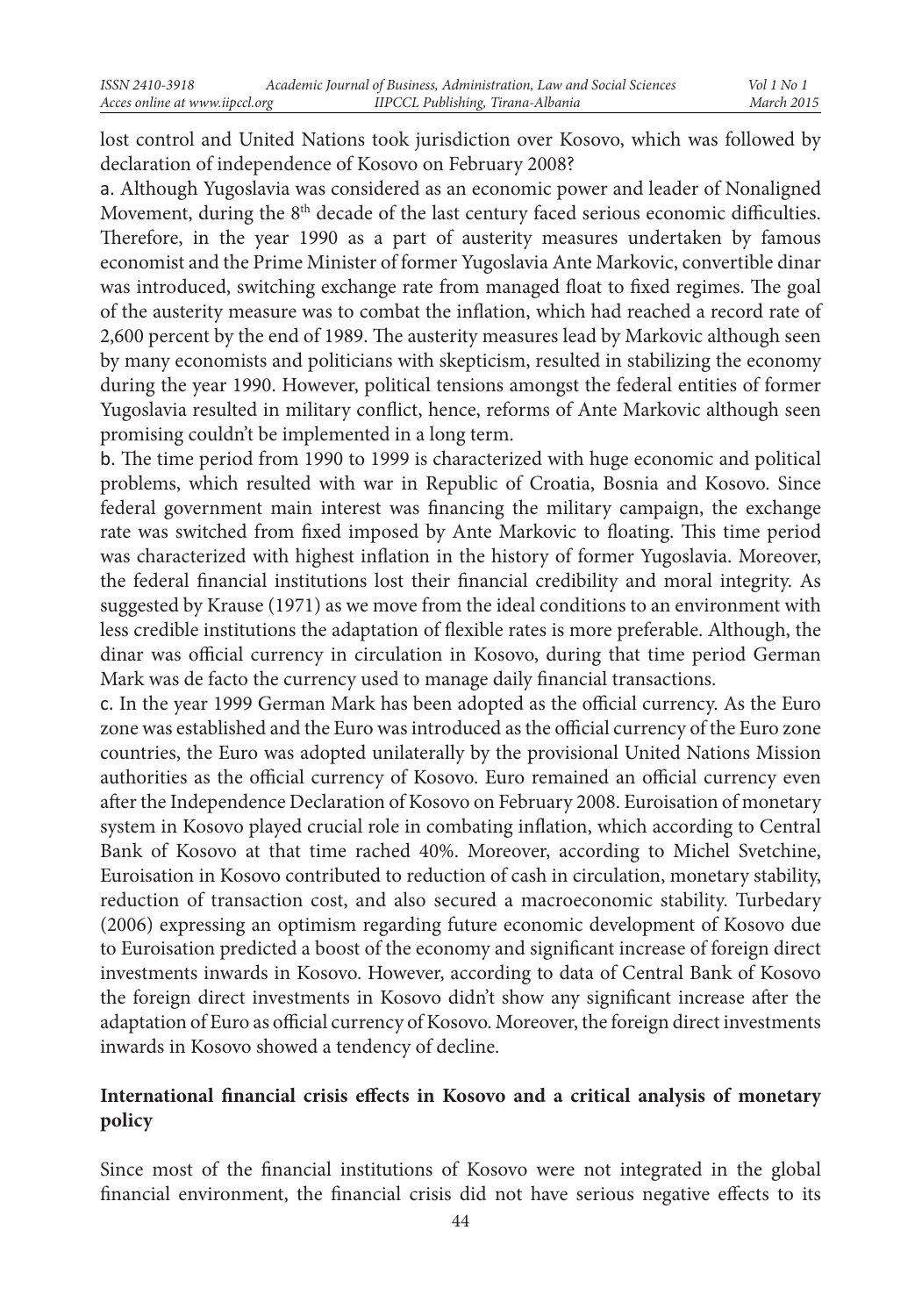economy. However, although not integrated, the negative effects of crisis indirectly affected Kosovo's economy. These indirect effects were expressed in decline of remittances by 5.5% in 2009. Foreign direct investments in 2009 compared to previous years according to Central Bank also showed tendency of decline. The only institution directly affected due to international financial crisis was Kosovo Pension Savings Trust, which assets were invested in international financial markets. Kosovo Pension Savings Trust invested in the international market 55% of assets in shares, 5% in cash and 40% in market securities (Central Bank of Kosovo, 2006). This resulted in 8% return on investment. In 2007 return on investment decreased significantly to 1.7%. Whereas in 2008, due to financial crisis the net return on investment was negative -26.8%.

In regard of current economic situation in Kosovo related to exchange rate regimes system impacted by Euroisation, the question is! Is the adaptation of Euro as official currency in Kosovo the right choice? In terms of securing macroeconomic stability, the answer is definitely, yes! However, the Euroisation in Kosovo has also its drawbacks, which are related with inability of government to manipulate with exchange rate in order to provide microeconomic advantages, as well as to make its exports more competitive by devaluation of its currency. If Kosovo had its own currency it could devaluate or appreciate it in order to attain the latter goals. Moreover, Kosovo's political, economic and financial heritage differ compare to the countries of Euro Zone. Hence, it is arguable that the Euroisation is the right option for the economy of Kosovo.

#### **Conclusions**

This paper provided thorough analysis regarding exchange rates advantages and disadvantages, exchange rate regimes applied in Kosovo during the time of former Yugoslavia and after 1999, and a critical analysis of monetary policy in Kosovo followed by an analysis of global financial crisis effects in financial system of Kosovo.

Fixed, Freely Floating, Managed Floating, and Pegged Exchange Rate regimes were introduced. It was concluded that different countries used different exchange rates during their development process, depending on their geographical, political, economic specifics, and so forth.

Kosovo's exchange rate regimes and the monetary policies were described in the paper as well, from the time it used to be part of Yugoslavia. Tying up with a strong currency such as Euro resulted in success, especially in tackling inflation, and providing a stable financial sector with continuous growth. However, the monetary policy based on Euroisation has its drawbacks, especially, in terms of foreign trade policies related to export of goods, due to technical impossibility to devaluate or revaluate the national currency.

Since Kosovo economy is small and not developed at the level of the regional countries, as well as not integrated into the global financial system, it was not directly affected by financial crises. The financial crises impacted only the Kosovo Pension Savings Trust, which assets were invested in the international financial market.

 After a careful and thorough literature review of exchange rate regimes, a conclusion can be drawn that there is no commonly accepted theory regarding exchange rate regimes.